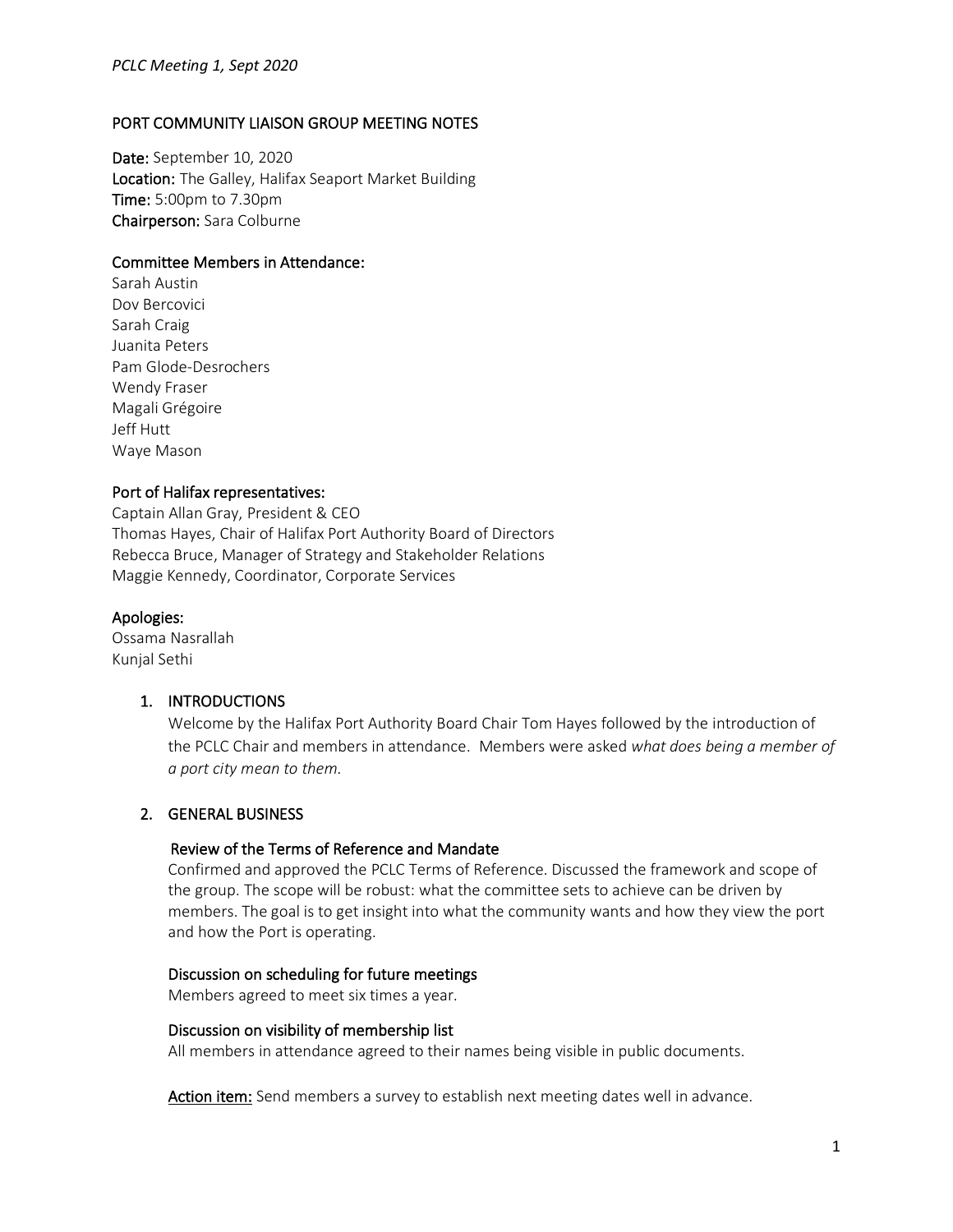# 3. PRESENTATION

# Title: Halifax Port Authority 101 Presenter: Captain Allan Gray

Captain Gray provided an introduction presentation to HPA, including a background on Canadian Port Authorities, the mission, vision and guiding principles for the Halifax Port Authority and an overview of port business and operations: cargo, cruise, and land and water assets.

# Presentation Q&A

Members asked questions regarding what the priority projects and other priorities. Captain Gray answered that the current priority projects include moving trucks off the roads downtown core and optimization of cargo terminals. HPA is also working on a funding proposal for a new Marine Container Examination Facility project. Other projects underway are a sustainability plan, diversity, inclusion and engagement plan, optimization of IT processes and an innovation collaboration space.

# 4. PORT REPORT

# Update on port activities and news

# Industrial labour action in Montreal

Increase in containerized cargo volume at the Port of Halifax due to cargo being diverted here during industrial action in Montreal. Port partners are working together to learn from this sudden uptick in business and better manage future volume surges. If an event such as a strike should happen again, the Port of Halifax needs to be ready to support this increased cargo.

# Green Marine Environmental Certification Program

Port of Halifax scored very high amongst other ports in the program. We have two areas where we can improve: Underwater noise and Community Outreach.

# 5. NEW BUSINESS

# Items brought forth by Committee

Discussion on the lack of Indigenous and African Nova Scotia culture and history awareness along the waterfront; need to find ways within the community to share and tell stories. Proposed that HPA explore possible placemaking opportunities on port property or in conjunction with partners that could be utilized by the Indigenous and African Nova Scotia communities.

Discussion on how Dartmouth plays a role for the port, since the port does not manage land on that side of the harbour. Resolved that the "port city" is not only port lands but areas of the city where the port can be of influence on the activity, both economic and social. This includes all sides of the harbour and related areas of the port supply chain such as Burnside Industrial Park, as an example. 

Committee members raised that they agree with the Halifax Port Authority's Guiding Principles that were presented and acknowledged that there is much work to be done to achieve them.